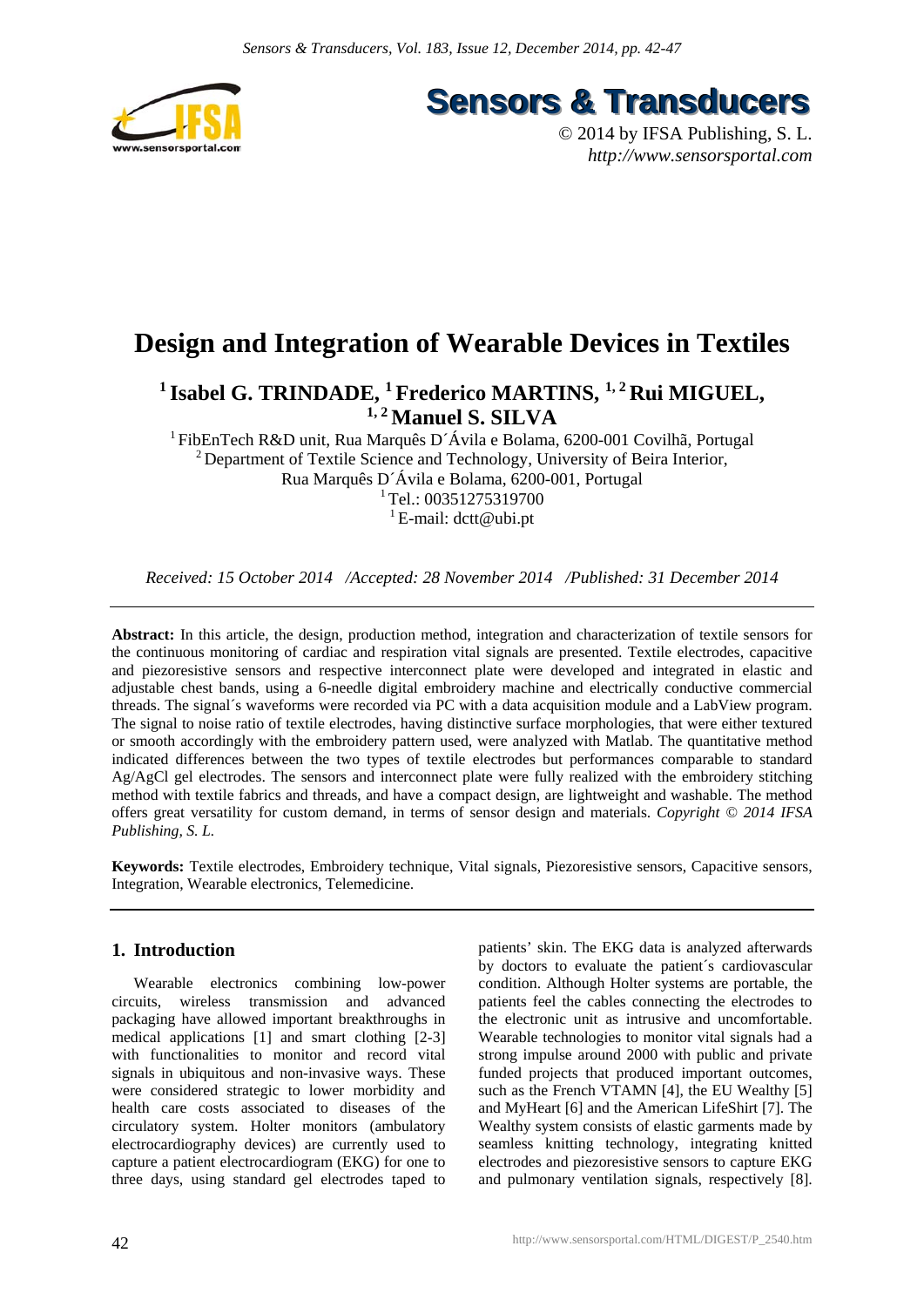The electrodes and interconnects were knitted with electrically conductive yarns, consisting of stainless steel surrounded by twisted cables of viscose. Hydrogel membranes placed between the knitted electrodes and the skin were necessary to improve signal to noise ratio (SNR) and minimize skin irritation [9]. The piezoresistive sensors were realized with fabrics of lycra coated with carbonloaded rubber and a commercial electroconductive yarn. A handheld electronic unit was used for signal conditioning, processing, storage and wireless GPRS cellular communication. The LifeShirt used gel electrodes and embedded textile sensors for plethysmographic respiration monitoring and a small personal controller held in a pocket to capture signals and transmit data via Bluetooth [10]. The VTAM system also consisted of a T-shirt integrating smooth, dry ECG electrodes, with leads and treatment modules incorporated into textile woven fabrics. It used a motherboard, transmission module and power supply mounted on a belt that was connected to the VTAM T-shirt through a microconnector [11]. Screen printed silver paste has also been proposed to produce planar fashionable circuit board electrodes and to perform wire bonding of electronic chips on fabric [12]. A flipChip on flex intermediate connection layer, having higher density than textiles can provide, was proposed to interconnect high density silicon chips to textile fabric [13]. More recently, an active belt integrating washable textile electrodes from TITV Greiz, and two cell-phone plugs (1.6 cm  $\times$  2 cm) for signal processing was proposed [14]. Nowadays Holter systems have very small dimensions, but connecting to Ag/AgCl gel electrodes through long cables hanging on the chest of the user, and efforts continue to improve the performance of textile sensors and interconnects, and the electronic systems integration in clothing, involving the interface electronics – textiles. A question often put forward concerns the main challenges to manufacture smart textiles. Large and small companies debating these questions, point out the difficulty to combine Textile and Electronic Manufacture processes. Moreover, there is a dilemma concerning where to put the interface on the technical level in the supply chain between the electronic manufacturing service and the textile manufacturing service [15].

Another challenge concerns availability of human resources with competences to deal with the interface textile / electronics manufacturing.

The embroidery technique has been proposed as a technique with great potential and versatility for smart textiles [16].

In this work we present an embroidery stitching method [17] that is suitable for large scale production, and that offers versatility in terms of product design and materials for custom demand. Textile electrodes, having distinctive surface textures and electrical characteristics provided by embroidery patterns and electrically conductive threads were produced and characterized in terms of SNR. Textile capacitive and piezoresistive sensors were also produced with the embroidery method and their response to normal, accelerated and deep breath conditions was measured.

## **2. Design, Materials and Processes**

The EKG sensors were conceived to be replaceable but washable and long-lasting, comfortable to wear in contact to the skin and inexpensive. They consisted of two layers of fabrics having a circular shape with a diameter of 25 mm. One fabric layer had defined a circular embroidery pattern with a diameter of 16 mm, produced with electrically conductive threads; the other fabric layer, corresponding to the back side of the sensor, integrated a snap fastener applied by pressure with a Universal press. Two types of embroidery patterns were produced, to provide the electrodes with two distinctive surfaces morphologies, one smooth the other textured and address their influence in the electrical contact electrode – skin by measurements of SNR. The sensors integrated snap fasteners for attachment to an interconnect plate in an interchangeable manner, and to obtain a direct comparison of SNR performance between textile and gel electrodes.

An interconnect plate was produced by layering either a semi rigid foam or rubber plate between two fabrics, one of the fabrics having defined interconnect lines terminating at one end in female snap fasteners for the attachment of the EKG sensors, and terminating at the other end, in snap fasteners for connecting the sensors to an electronic data acquisition module. The interconnect lines were produced with a stitching pattern using conductive threads and were protected and electrically insulated with embroidery patterns using threads of polyester.

A piezoresistive sensor and two capacitive sensors were realized for the continuous monitoring of pulmonary ventilation (PV). The piezoresistive sensor consisted of two superimposed sinusoid-like embroidery patterns realized with an electrically conductive elastic thread. An insulator sheet of cotton fabric prevents short circuits between the two patterns, having a length each of about 20 cm and a total resistance of 30 Ohms.

The capacitive textile sensors consisted of a conductive fabric of bamboo with 30 % silver from Less EMF Inc. (USA), having a sheet resistivity of less than 1 Ohm and a rectangular shape with lateral dimensions of 4.5 cm  $\times$  5.0 cm.

The textile electrodes and interconnects used electrically conductive threads Silverpam 250 from the French manufacturer Tibetech and silver plated Nylon from Less EMF Inc., USA, having an electrical resistance of 200 Ohm ⋅ m-1 and 40 000 Ohm  $\cdot$  m<sup>-1</sup>, respectively.

The piezoresistive sensor was made with a piezoresistive elastic thread, Elitex HE, from the German manufacturer Imbut GmbH.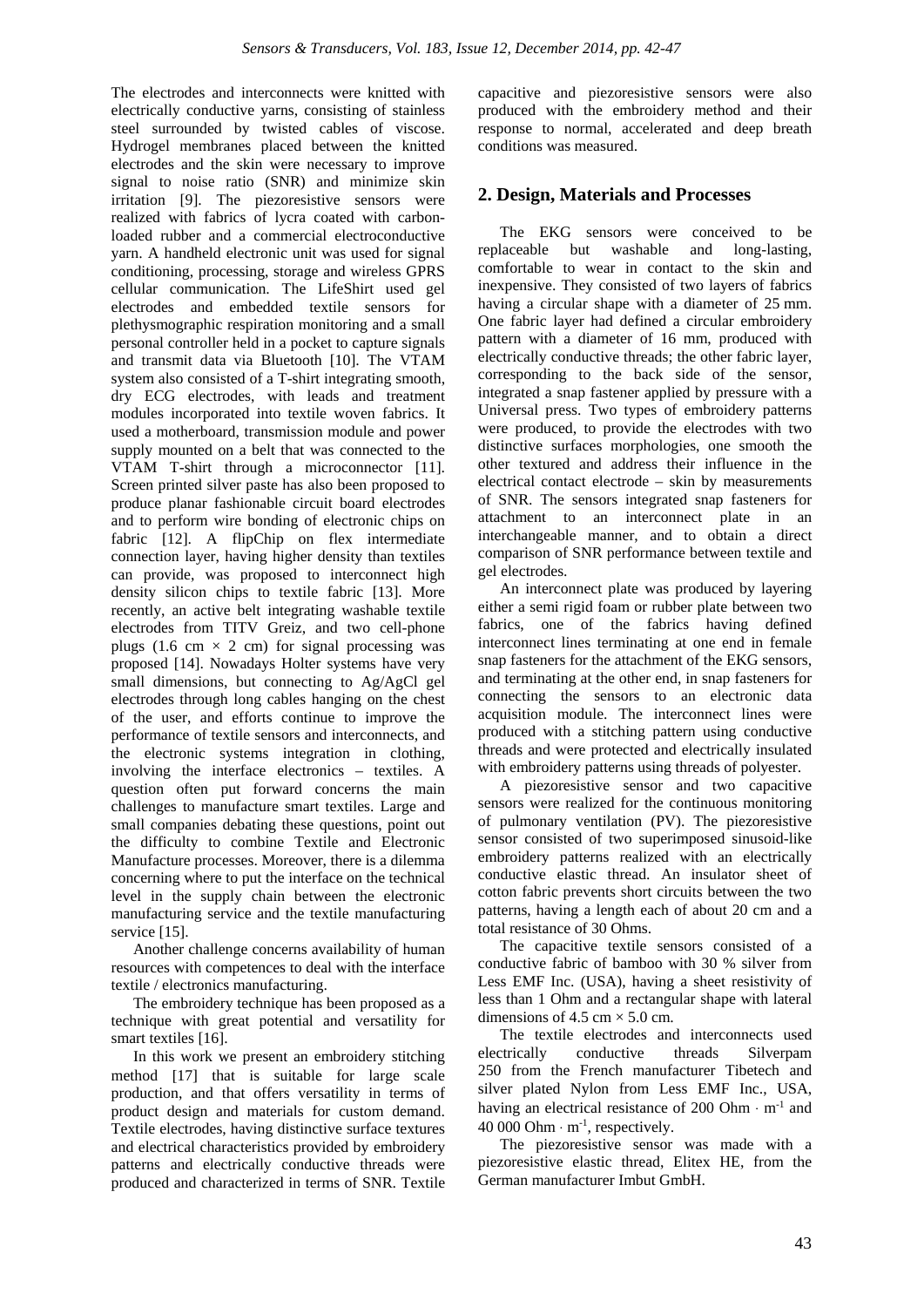The standard gel electrodes that were used for comparison consisted of Ag/AgCl Cleartrace RTL – 1700C from ConMed, USA.

The EKG and PV sensors and interconnect plate were integrated in elastic and adjustable chest bands made of neoprene and fabrics of elastane – polyimide. Velcro stripes allowed the adjustment of the chest bands to the body of the wearer. In Fig. 1 are shown photos with views of a chest band integrating an interconnect plate with connections for three EKG sensors and one neutral electrode. Photos of EKG textile and standard electrodes are also shown in the figure.





(a)

(b)

**Fig. 1.** a) Photo of chest band with interconnect plate having defined interconnections for three EKG sensors and one neutral electrode; b) photo of standard Ag/AgCl electrode and textile electrodes.

In Fig. 2 is shown a view of a chest band integrating thee electrodes and two capacitive sensors for the continuous monitoring of the EKG and PV signals, respectively.



**Fig. 2.** Photo of chest band with interconnection baseplate of neoprene integrating three textile electrodes and two capacitive sensors for the monitoring of EKG and PV signals, respectively.

The embroidery method used to produce the textile sensors is versatile in terms of design and materials. Furthermore, it allows to fully produce the wearable systems with no intermediate steps in a clothing´s manufacture workshop.

A snapshot view of the production process of the EKG and piezoresistive sensors with a SWF digital embroidery tool is shown in Fig. 3.



(a)



(b)



# **3. Experimental**

An elastic and adjustable chest band made of neoprene and integrating the interconnect baseplate and the piezoresistive sensor was used with a male volunteer, seat motionless in a relaxed position. The interconnect baseplate was positioned on the left side of the thorax, in the region of the fifth intercostal spaces, with the two EKG sensors spaced apart 4 cm from center to center.

Each pair of terminals from the EKG and PV sensors were connected each to the analog inputs of a programmable data acquisition unit, NI-DAQ 6212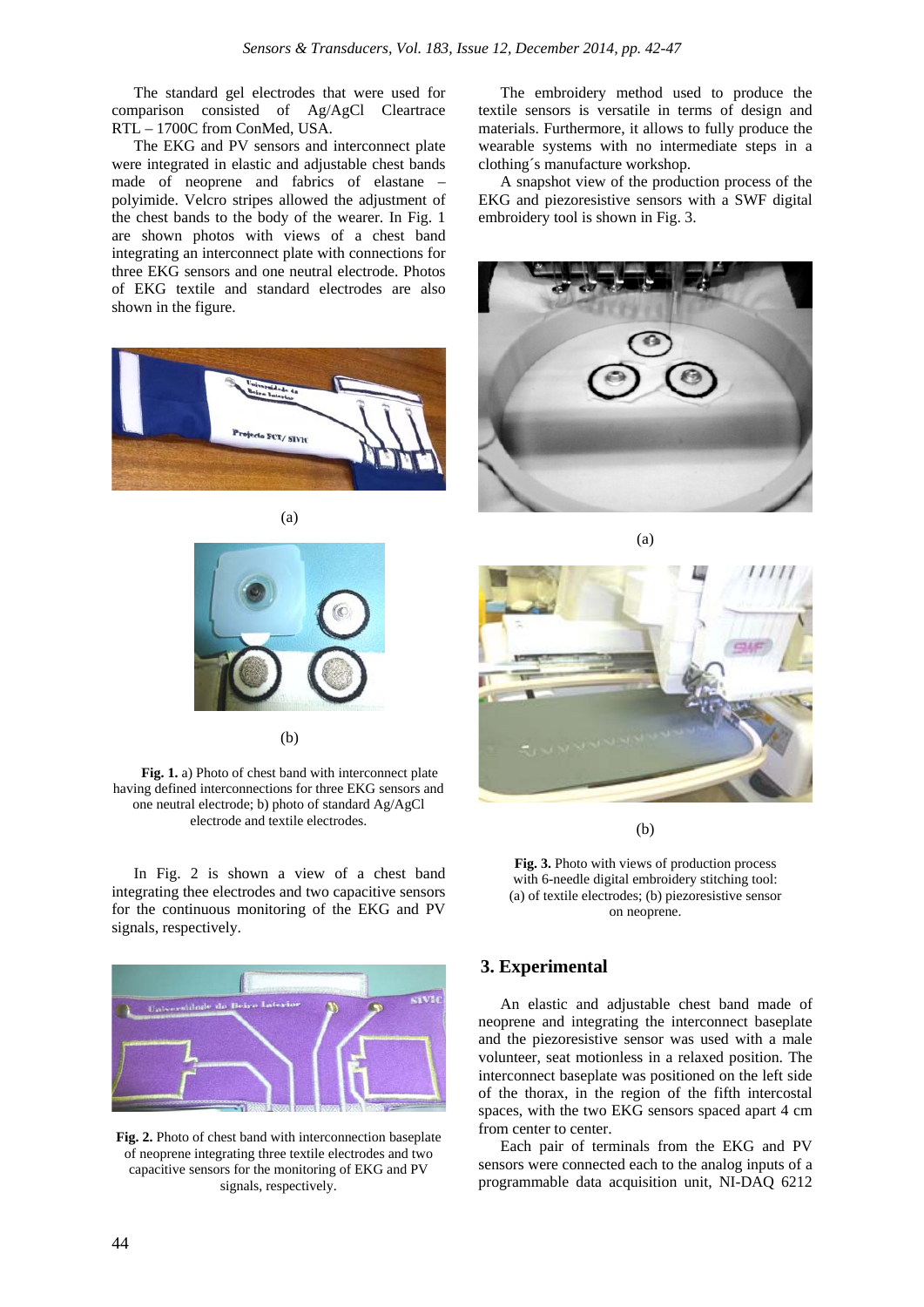with a PC/USB interface, in differential mode. A LabView program, using a band-stop and a band – pass Bessel filters of order 6, of 50 Hz and 0.05 – 100 Hz, respectively, were used. The program graphically display and record in a PC the waveforms.

The piezoresistive sensor had a static resistance of 30 Ohms and was connected to a voltage divider circuit supplied with a 9 V battery. The electrical circuit with the piezoresistive sensor is represented in Fig. 4.



**Fig. 4.** Electrical circuit with piezoresistive sensor and differential connection to data acquisition module.

The SNR amplitude of the textile and standard Ag/AgCl gel electrodes were obtained with a Matlab program. The program extracted from each experimental data file, 50 waveforms and applied a smooth function, with a span  $= 150$ , to remove any baseline distortion or shift and the P and T segments. From the raw and correspondent smooth data matrixes, the program calculated for each k experiment of a specific type of electrode, the mean values of signal amplitude, *Vs, k* of the QRS complex, and of noise amplitude, *Vn, k*, based on 100 points of a segment away from the QRS complex, described by the following expressions:

$$
V^{s,k} = \frac{1}{50} \sum_{i=1}^{50} \left( V_{max}^{s,k,i} - V_{min}^{s,k,i} \right),
$$
 (1)

$$
V^{n,k} = \frac{1}{50} \sum_{i=1}^{50} \left( \frac{1}{100} \sum_{j=1}^{100} 2 \cdot \left| V^{n,k,j} \right| \right) \tag{2}
$$

The SNR is given by the ratio of the mean values of signal to noise,

$$
SNR^k = 20\log\frac{V^{s,k}}{V^{n,k}}
$$
 (3)

For each type of textile electrodes, 20 sequential experiments were performed. Every three experiments each pair of electrodes was replaced with a similar pair, every type of electrode represented by six nominally identical electrodes.

Test structures consisting of stripes having lateral dimensions length x width =  $50 \text{ mm} \times 5 \text{ mm}$  and  $120 \text{ mm} \times 6 \text{ mm}$  were made using embroidery patterns identical to those constituting the smooth and textured electrodes. The stripes were terminated in circular pads for electrical contact to two probes to measure electrical resistance. The shorter stripes were used in the washing resistance tests, the longer stripes in the abrasion tests, described next.

Washing resistance tests were performed with a Linitest machine following the guidelines of the ISO 105 of 1978. The tests consisted of machine washing cycles with a detergent solution, at 40 °C and duration of 45 minutes followed by a rinsing step. The samples were dried with an air dryer. Detergent solutions of 600 ml were prepared with DI water and a concentration of 1 g/l of a mild soap. Test structures consisting of stripes had the electrical resistance measured prior to laundering. Textile electrodes and test structures were submitted to laundering cycles and had the SNR amplitude and resistance measured, respectively.

Abrasion resistance tests of the textile electrodes were performed with a Mark II tester from Shirley Developments Ltd and the tests structures previously described. An adaptation of the Martindale method was used. In this adaptation, the places of the sample and abrasive fabric were interchanged, in order to accommodate the long test structures, more suitable to measure the changes of the electrical characteristics of the embroidery patterns as a function of the number of abrasion cycles,  $N = 5000$ , 10 000 and 30 000.

#### **4. Results and Discussion**

In Fig. 5 is shown the mean SNR and standard deviation (error bars) for the two types of textile EKG sensors, smooth and textured electrodes, and the gel electrodes.



**Fig. 5.** SNR ratio amplitude of textile and gel electrodes.

The textured electrodes exhibited a SNR performance very similar to that obtained with the gel electrodes, followed closely, 2 Dd below, by the smooth electrodes. The results suggest that the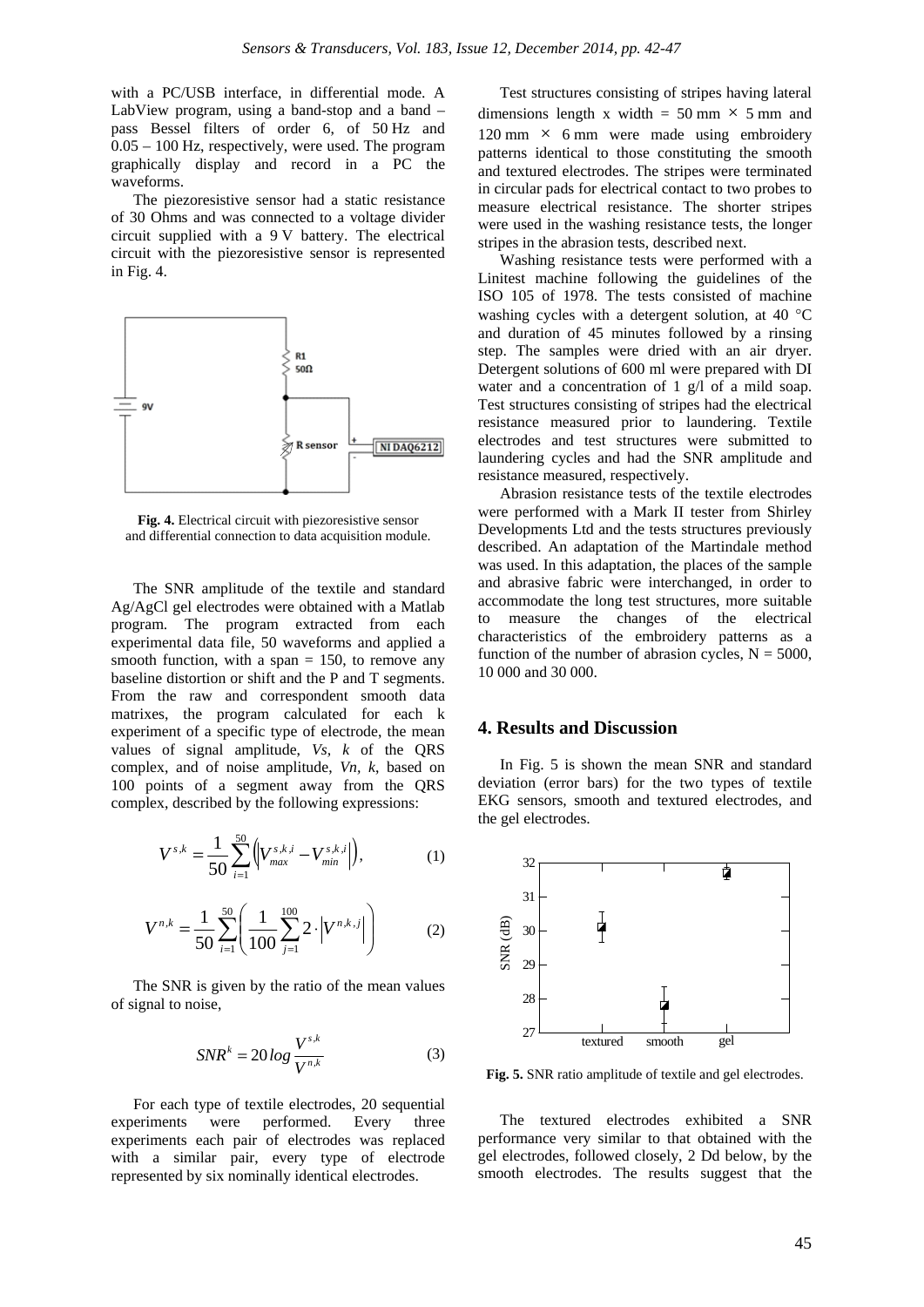textured surface provide better electrical contact between the electrodes and the skin. The SNR results presented in here are considerably better than those reported by other authors, for both types of textile electrodes. The SNR amplitude obtained with gel electrodes, of 31.5 dB, is similar to those reported by other researchers [12]. The textured electrodes, with a SNR  $\approx$  30  $\pm$  0.5 dB, present a performance considerably better than those presented in the literature [12], [18]. Furthermore, no significant difference of performance was obtained in either conditions of long acquisition time or under either sweat or moisture of the electrodes. The fact that our textile electrodes show good SNR with no need of moisture is considerably different to the results extensively reported in the literature [18-20].

EKG waveforms of textile and Ag/AgCl gel electrodes and the response of the textile piezoresistive and capacitive sensors to various modes of respiration are shown in Fig. 6.

In agreement with the SNR results, the cardiac signals obtained with the textile electrodes show higher noise than the obtained with standard Ag/AgCl gel electrodes. The EKG waveforms exhibit identical features, the QRS complex and T wave well defined.

The response of the PV sensors exhibit good signal amplitude in the following three modes of breath; normal, rapid and deep. The capacitive sensors may be advantageous in relation to the piezoresistive sensors because they do not require a voltage divider circuit with a battery to supply current and exhibit a signal output about ten times higher than the piezoresistive sensor.

The two types of textile electrodes and the textile piezoresistive and capacitive sensors appear adequate to the continuous monitoring of the cardiac and respiration rhythms.

The textile electrodes and rectangular test structures having defined on fabric identical embroidery patterns to those used in the textile electrodes were submitted to 30 washing cycles. The electrical resistance of the test structures was monitored between washing cycles and no significant variation was obtained as shown in Table 1.

In Table 1,  $R_0$  and  $R_f$  relate to the electrical resistance of the test structures before washing and after 30 washing cycles, respectively; *SNR0* and *SNRf* relate to the signal to noise ratios of textile electrodes before washing and after 30 washing cycles, respectively.

The textile electrodes that were submitted to 30 washing cycles do not show a measurable difference in the SNR amplitude in relation to the un-washed electrodes.

Abrasion tests realized with an adaption of the Martindale method and using up to 20 000 abrasion cycles show no changes in the electrical resistance of the test structures.

The experimental results obtained with washing resistance and abrasion tests indicate that the sensors have very good resistance to wear, provided by the high compactness of the embroidery patterns used, as the electrically conductive threads are relatively fragile. The sensors can be washed and re-used several times until their performance starts to degrade.



**Fig. 6.** a) EKG waveforms obtained with gel and textiles sensors, where (a) gel electrodes, (b) textured electrodes, (c) smooth electrodes; b) piezoresistive sensor response to normal, deep and rapid breath rates; (c) capacitive sensors response.